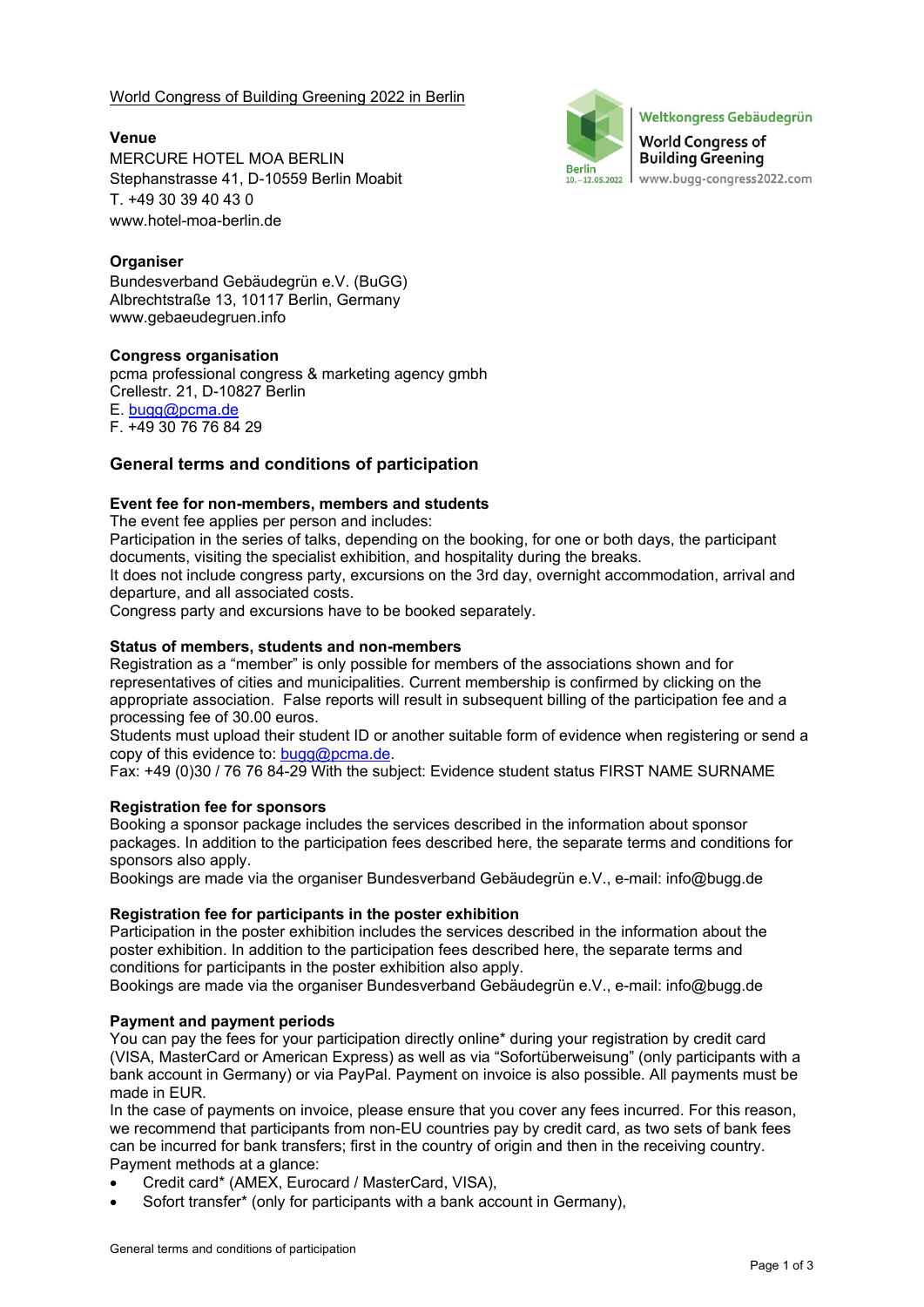- Pay Pal\*,
- on invoice and via bank transfer to: pcma gmbh, Fidor Bank BIC: **FDDODEMMXXX**, IBAN: **DE72 7002 2200 0020 4021 21** Purpose: Participant number and/or name of participant

Please note the term of payment for your invoice (usually 14 days), which is stated on your invoice. In the event of a repeated payment reminder, you will be charged reminder fees amounting to EUR 10.00.

All fees are to be paid before the start of the event. Bank fees for chargebacks are borne by the participant.

\* For online payments (e.g. credit card) we charge a service fee of 3% of total costs, invoiced with confirmation of the booking that is to be paid for, and shown in your booking confirmation.

### **Confirmation of booking and participation**

Following successful registration, you automatically receive a booking confirmation by e-mail with your invoice attached in PDF format. The booking confirmation does not entitle you to participate in the congress. Entitlement to participate is granted once the corresponding invoice sum has been credited to the congress account.

You receive your documents at the congress counter at the venue upon presentation of the booking confirmation. If your payment should only occur shortly before the start of the event, we kindly ask that you present a printout of your booking confirmation and evidence of payment from your bank. Separate confirmations are issued by the organiser for sponsors and participants in the poster exhibition.

#### **Terms and conditions of amendment and cancellation**

If you should wish to cancel your participation, please inform our congress office in writing: pcma gmbh**,** Crellestraße 21, D-10827 Berlin, Germany Email: bugg@pcma.de, Fax: +49 (0)30 767684-29

In the event of cancellations up to and including **February 10th, 2022**, the full amount of your participation fee, minus a processing fee amounting to EUR 30.00, is returned to you. In the event of a cancellation after this date up to and including **April 10th, 2022**, a cancellation fee amounting to 50% of the booked services will be charged or deducted from the refund sum.

We ask for your understanding that, in the event of cancellations that reach us after **April 10th**, 2022, no refund is given for the participation fees and any further services that have already been booked or these remain due for payment.

The date of receipt of the written cancellation at the congress office is decisive.

All bookings are binding. Amendments and cancellations must be made in writing. Verbal agreements are not binding insofar as they have not been confirmed in writing by pcma gmbh.

Substitute participants are only accepted for a processing fee of EUR 15.00 and before cancellation of the booking.

Bank fees for chargebacks are borne by the participant.

Invoicing by post only takes place at the express request of the participant and for a fee of EUR 10.00

Deviating conditions apply for sponsors and participants in the poster exhibition, which can be found in the "Separate terms and conditions for sponsors" and the "Separate terms and conditions for participants in the poster exhibition".

# **Data protection**

Information about the participant list

By participating in the event, you declare your consent that we can publish your data (first name/surname, company/city/organisation, city, country) in a participant list – including on the Internet. If you do not consent to this, you can object to the publication of your data in writing at the congress office.

pcma gmbh, Crellestraße 21, D-10827 Berlin, Germany Email: bugg@pcma.de, Fax: +49 (0)30 767684-29